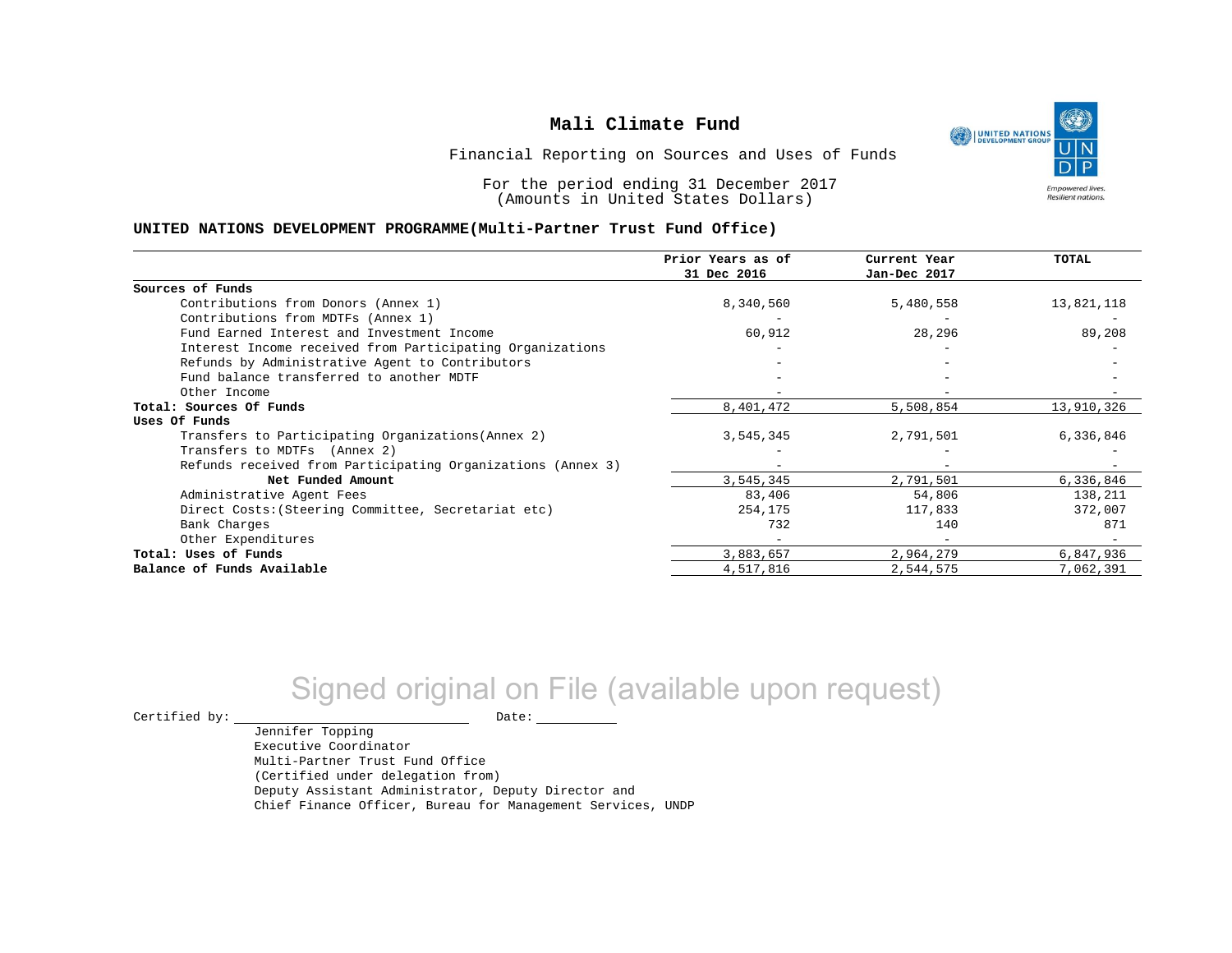

Financial Reporting on Sources and Uses of Funds

For the period ending 31 December 2017 (Amounts in United States Dollars)

#### **UNITED NATIONS DEVELOPMENT PROGRAMME(Multi-Partner Trust Fund Office)**

**Annex - 1: Contributions**

|                                | Prior Years as of<br>31 Dec 2016 | Current Year<br>Jan-Dec 2017 | TOTAL      |
|--------------------------------|----------------------------------|------------------------------|------------|
|                                |                                  |                              |            |
| From Contributors              |                                  |                              |            |
| GOVERNMENT OF NORWAY           | 2,930,184                        | 748,792                      | 3,678,977  |
| SWEDISH INT'L DEVELOPMENT COOP | 5,410,376                        | 4,731,766                    | 10,142,142 |
| Total: Contributions           | 8,340,560                        | 5,480,558                    | 13,821,118 |

## Signed original on File (available upon request)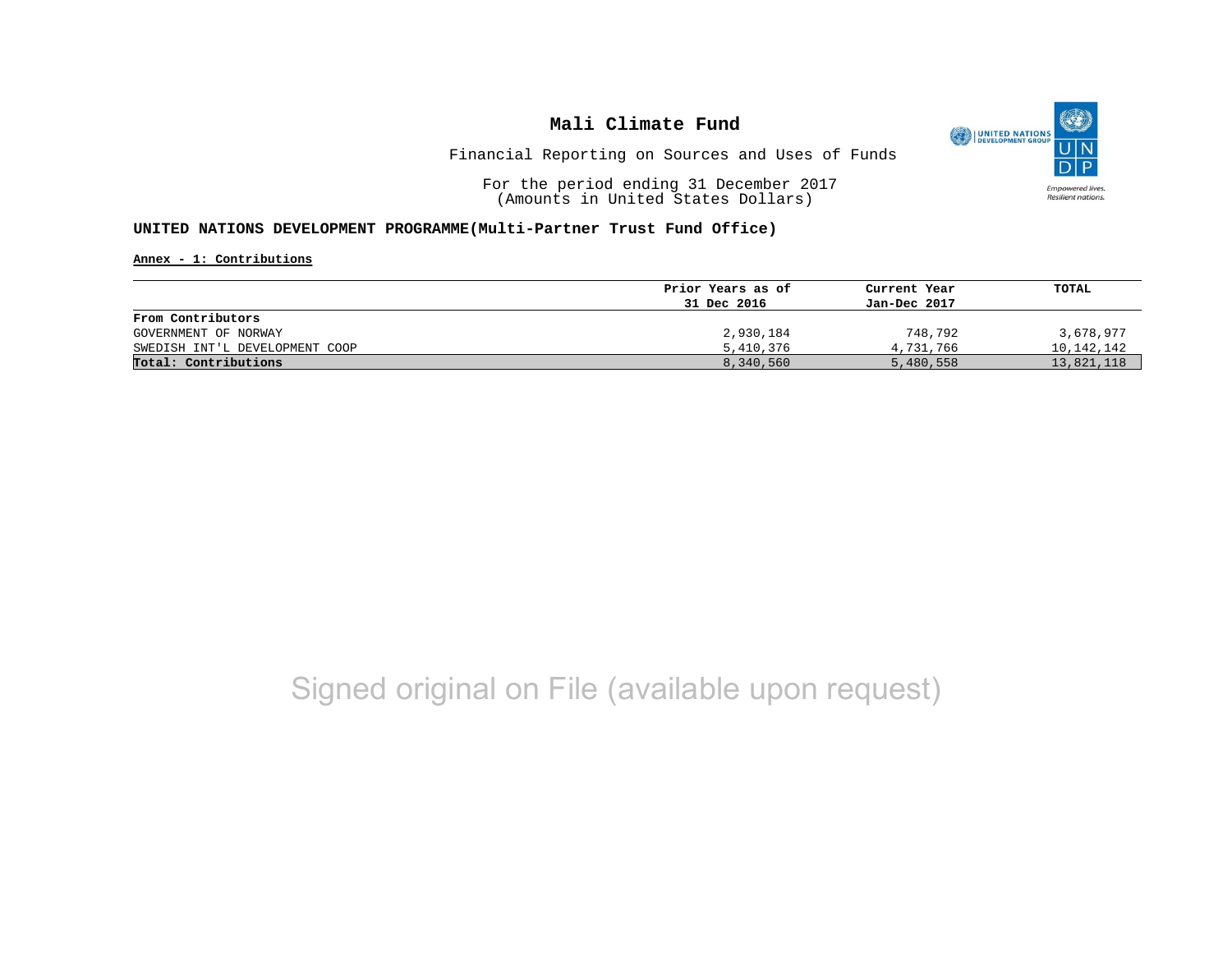

Financial Reporting on Sources and Uses of Funds

For the period ending 31 December 2017 (Amounts in United States Dollars)

#### **UNITED NATIONS DEVELOPMENT PROGRAMME(Multi-Partner Trust Fund Office)**

**Annex - 2: Transfers**

|           |                                               | <b>TOTAL</b>                                |
|-----------|-----------------------------------------------|---------------------------------------------|
|           |                                               |                                             |
|           |                                               |                                             |
|           |                                               |                                             |
| -         | 900,669                                       | 900,669                                     |
| 1,745,345 | 1,416,497                                     | 3,161,842                                   |
| 1,000,000 | $\overline{\phantom{0}}$                      | 1,000,000                                   |
|           | 846,342                                       | 846,342                                     |
| 800,000   | $\overline{\phantom{a}}$                      | 800,000                                     |
|           |                                               | 6,708,853                                   |
|           | Prior Years as of<br>31 Dec 2016<br>3,545,345 | Current Year<br>Jan-Dec 2017<br>3, 163, 508 |

## Signed original on File (available upon request)